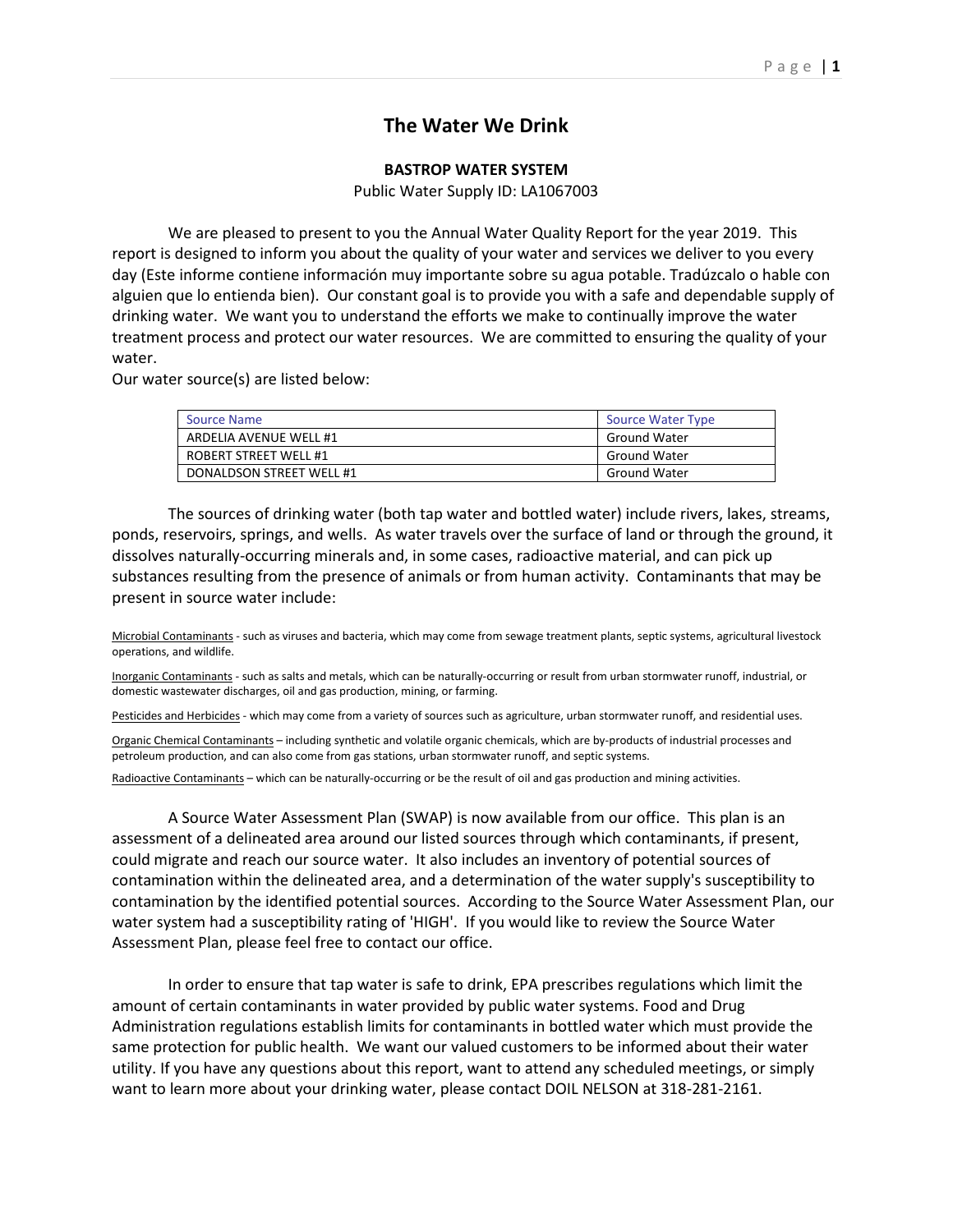If present, elevated levels of lead can cause serious health problems, especially for pregnant women and young children. Lead in drinking water is primarily from materials and components associated with service lines and home plumbing. BASTROP WATER SYSTEM is responsible for providing high quality drinking water, but cannot control the variety of materials used in plumbing components. When your water has been sitting for several hours, you can minimize the potential for lead exposure by flushing your tap for 30 seconds to 2 minutes before using water for drinking or cooking. If you are concerned about lead in your water, you may wish to have your water tested. Information on lead in drinking water, testing methods, and steps you can take to minimize exposure is available from the Safe Drinking Water Hotline or at [http://www.epa.gov/safewater/lead.](http://www.epa.gov/safewater/lead)

The Louisiana Department of Health routinely monitors for constituents in your drinking water according to Federal and State laws. The tables that follow show the results of our monitoring during the period of January 1st to December 31st, 2019. Drinking water, including bottled water, may reasonably be expected to contain at least small amounts of some contaminants. The presence of contaminants does not necessarily indicate that water poses a health risk.

In the tables below, you will find many terms and abbreviations you might not be familiar with. To help you better understand these terms, we've provided the following definitions:

#### Parts per million (ppm) or Milligrams per liter (mg/L) – one part per million corresponds to one minute in two years or a single penny in \$10,000.

Parts per billion (ppb) or Micrograms per liter (ug/L) – one part per billion corresponds to one minute in 2,000 years, or a single penny in \$10,000,000.

Picocuries per liter (pCi/L) – picocuries per liter is a measure of the radioactivity in water.

Treatment Technique (TT) – an enforceable procedure or level of technological performance which public water systems must follow to ensure control of a contaminant.

Action level (AL) – the concentration of a contaminant that, if exceeded, triggers treatment or other requirements that a water system must follow.

Maximum contaminant level (MCL) – the "Maximum Allowed" MCL is the highest level of a contaminant that is allowed in drinking water. MCL's are set as close to the MCLG's as feasible using the best available treatment technology.

Maximum contaminant level goal (MCLG) – the "Goal" is the level of a contaminant in drinking water below which there is no known or expected risk to human health. MCLG's allow for a margin of safety.

Maximum residual disinfectant level (MRDL) – The highest level of a disinfectant allowed in drinking water. There is convincing evidence that addition of a disinfectant is necessary for control of microbial contaminants.

Maximum residual disinfectant level goal (MRDLG) – The level of a drinking water disinfectant below which there is no known or expected risk to health. MRDLGs do not reflect the benefits of the use of disinfectants to control microbial contaminants.

Level 1 assessment – A study of the water system to identify potential problems and determine (if possible) why total coliform bacteria have been found in our water system.

Level 2 Assessment - A very detailed study of the water system to identify potential problems and determine (if possible) why an E. coli MCL violation has occurred and/or why total coliform bacteria have been found in our water system on multiple occasions.

#### During the period covered by this report we had the below noted violations.

| <b>Compliance Period</b>                            | Analyte | Type |
|-----------------------------------------------------|---------|------|
| No Violations Occurred in the Calendar Year of 2019 |         |      |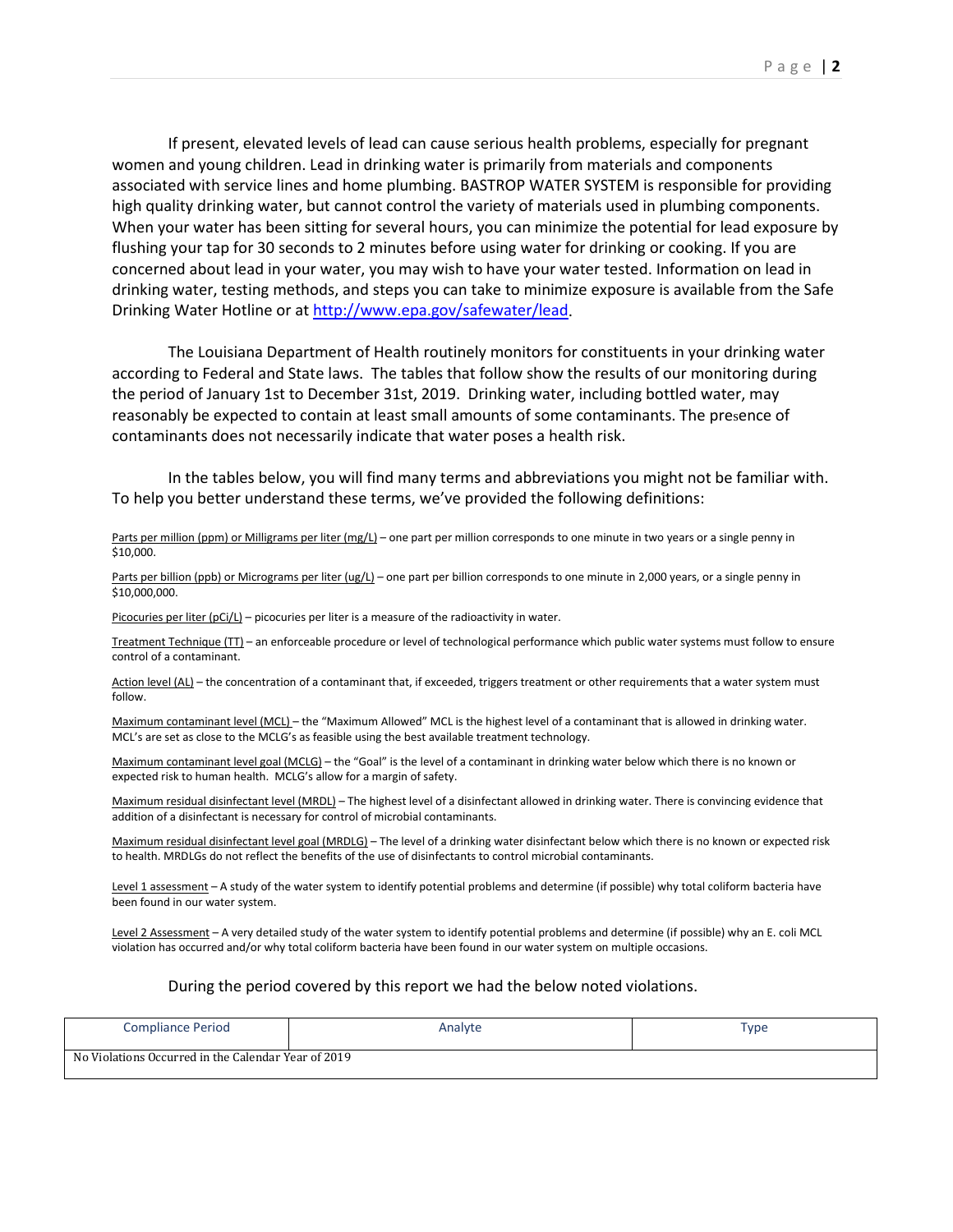Our water system tested a minimum of 20 samples per month in accordance with the Total Coliform Rule for microbiological contaminants. With the microbiological samples collected, the water system collects disinfectant residuals to ensure control of microbial growth.

| <b>Disinfectant</b> | Date | <b>Highest</b><br><b>RAA</b> | Unit | Range         | <b>MRDL</b> | <b>MRDLG</b> | <b>Typical Source</b>                    |
|---------------------|------|------------------------------|------|---------------|-------------|--------------|------------------------------------------|
| CHLORINE            | 2019 | ∽<br>ر. 1                    | ppm  | $0.51 - 1.56$ | 4           | 4            | Water additive used to control microbes. |

In the tables below, we have shown the regulated contaminants that were detected. Chemical Sampling of our drinking water may not be required on an annual basis; therefore, information provided in this table refers back to the latest year of chemical sampling results. To determine compliance with the primary drinking water standards, the treated water is monitored when a contaminant is elevated in the source water.

| Source Water Regulated<br>Contaminants | Collection<br>Date | Highest<br>Value | Range             | Unit | <b>MCL</b> | <b>MCLG</b>    | <b>Typical Source</b>                                                                                                           |
|----------------------------------------|--------------------|------------------|-------------------|------|------------|----------------|---------------------------------------------------------------------------------------------------------------------------------|
| <b>BARIUM</b>                          | 1/30/2018          | 0.12             | $0.058 -$<br>0.12 | ppm  |            | $\overline{2}$ | Discharge of drilling wastes; Discharge from<br>metal refineries; Erosion of natural deposits                                   |
| <b>FLUORIDE</b>                        | 1/30/2018          | 0.2              | $0.15 -$<br>0.2   | ppm  | 4          | $\overline{4}$ | Erosion of natural deposits; Water additive<br>which promotes strong teeth; Discharge from<br>fertilizer and aluminum factories |
| <b>TETRACHLOROETHYLENE</b>             | 1/30/2018          | 0.83             | $0 -$<br>0.83     | ppb  | Ь          | 0              | Discharge from factories and dry cleaners                                                                                       |

| <b>Treated Water Regulated</b><br>Contaminants | Collection<br>Date | Highest<br>Value | Range           | Unit | <b>MCL</b> | <b>MCLG</b> | <b>Typical Source</b>                                                                             |
|------------------------------------------------|--------------------|------------------|-----------------|------|------------|-------------|---------------------------------------------------------------------------------------------------|
| NITRATE-NITRITE                                | 11/22/2019         | 1.2              | $0.84 -$<br>1.2 | ppm  | 10         | 10          | Runoff from fertilizer use; Leaching from<br>septic tanks, sewage; Erosion of natural<br>deposits |

| Source Water Radiological<br><b>Contaminants</b> | Collection<br>Date | Highest<br>Value | Range          | Unit  | <b>MCL</b> | <b>MCLG</b> | <b>Typical Source</b>                                                                                                                                                                                                     |
|--------------------------------------------------|--------------------|------------------|----------------|-------|------------|-------------|---------------------------------------------------------------------------------------------------------------------------------------------------------------------------------------------------------------------------|
| <b>COMBINED RADIUM (-226</b><br>$& -228$         | 1/30/2018          | 0.643            | $0 -$<br>0.643 | pCi/l |            | 0           | Erosion of natural deposits                                                                                                                                                                                               |
| <b>GROSS BETA PARTICLE</b><br><b>ACTIVITY</b>    | 1/30/2018          | 2.27             | $0 - 2.27$     | pCi/l | 50         | 0           | Decay of natural and man-made deposits.<br>Note: The gross beta particle activity MCL is<br>4 millirems/year annual dose equivalent to<br>the total body or any internal organ. 50<br>pCi/L is used as a screening level. |

| <b>Treated Water</b>                                        | Collection | <b>Highest</b> |       | Unit | <b>MCL</b> | MCLG | <b>Typical Source</b> |
|-------------------------------------------------------------|------------|----------------|-------|------|------------|------|-----------------------|
| Radiological Contaminants                                   | Date       | Value          | Range |      |            |      |                       |
| No Detected Results were Found in the Calendar Year of 2019 |            |                |       |      |            |      |                       |

| Lead and<br>Copper     | Date | 90 <sup>TH</sup><br>Percentile | Range     | Unit | AL  | <b>Sites</b><br><b>Over AL</b> | <b>Typical Source</b>                                                                                        |
|------------------------|------|--------------------------------|-----------|------|-----|--------------------------------|--------------------------------------------------------------------------------------------------------------|
| COPPER.<br><b>FREE</b> | 2018 | 0.1                            | $0 - 0.2$ | ppm  | 1.3 | 0                              | Corrosion of household plumbing systems;<br>Erosion of natural deposits; Leaching from wood<br>preservatives |
| LEAD                   | 2018 |                                | $0 - 38$  | ppb  | 15  | 2                              | Corrosion of household plumbing systems;<br>Erosion of natural deposits                                      |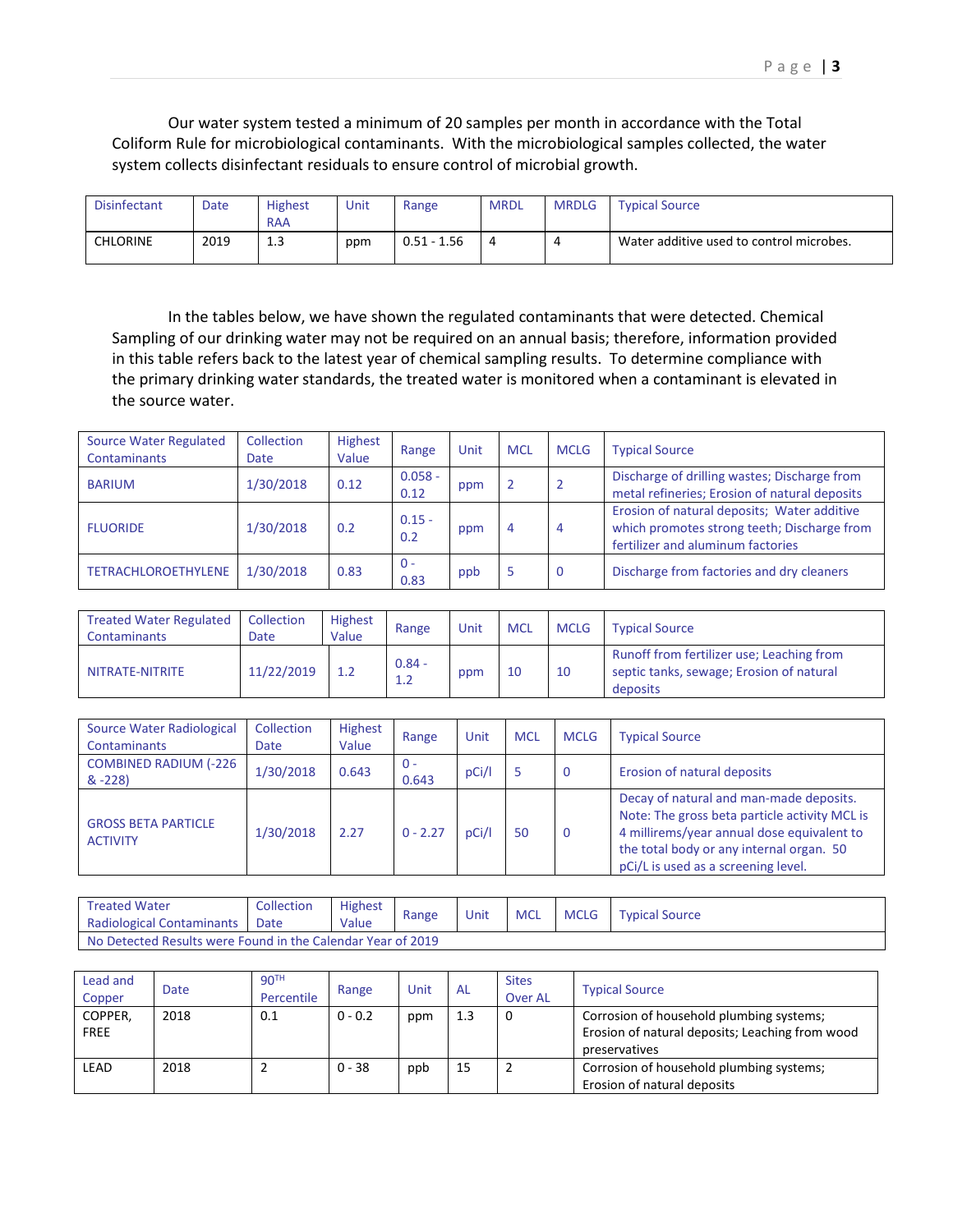| <b>Disinfection</b><br><b>Byproducts</b> | <b>Sample Point</b> | Period | <b>Highest</b><br><b>LRAA</b> | Range            | Unit | <b>MCL</b> | <b>MCLG</b> | <b>Typical Source</b>                        |
|------------------------------------------|---------------------|--------|-------------------------------|------------------|------|------------|-------------|----------------------------------------------|
| TOTAL HALOACETIC<br>ACIDS (HAA5)         | INDUSTRIAL DRIVE    | 2019   |                               | $0.57 -$<br>0.57 | ppb  | 60         | $\Omega$    | By-product of drinking<br>water disinfection |
| TOTAL HALOACETIC<br>ACIDS (HAA5)         | <b>TEAKWOOD</b>     | 2019   |                               | $1.4 -$<br>1.4   | ppb  | 60         | $\Omega$    | By-product of drinking<br>water disinfection |
| <b>TTHM</b>                              | <b>TEAKWOOD</b>     | 2019   |                               | $1.1 -$<br>1.1   | ppb  | 80         | $\Omega$    | By-product of drinking<br>water chlorination |

| <b>Source Secondary</b><br><b>Contaminants</b> | <b>Collection Date</b> | <b>Highest Value</b> | Range           | Unit      | <b>SMCL</b> |
|------------------------------------------------|------------------------|----------------------|-----------------|-----------|-------------|
| <b>CHLORIDE</b>                                | 3/16/2015              | 111                  | $21.3 - 111$    | MG/L      | 250         |
| <b>IRON</b>                                    | 1/30/2018              | 0.56                 | $0 - 0.56$      | MG/L      | 0.3         |
| <b>MANGANESE</b>                               | 1/30/2018              | 0.99                 | $0.0034 - 0.99$ | MG/L      | 0.05        |
| PH                                             | 3/16/2015              | 6.6                  | $6.4 - 6.6$     | <b>SU</b> | 8.5         |
| <b>SULFATE</b>                                 | 3/16/2015              | 137                  | $0 - 137$       | MG/L      | 250         |

| <b>Treated Secondary</b><br>Contaminants                    | <b>Collection Date</b> | <b>Highest Value</b> | Range | Unit | <b>SMCL</b> |
|-------------------------------------------------------------|------------------------|----------------------|-------|------|-------------|
| No Detected Results were Found in the Calendar Year of 2019 |                        |                      |       |      |             |

## Results from the first round of Unregulated Contaminant Monitoring Rule

| <b>Unregulated</b><br>Contaminant | <b>Collection Date</b> | Range         | Unit |
|-----------------------------------|------------------------|---------------|------|
| Manganese                         | 01/08/2020             | 7.31-1110     | ug/L |
| <b>Bromide</b>                    | 01/08/2020             | $189 - 608$   | ug/L |
| <b>Total Organic Carbon</b>       | 01/08/2020             | $0 - 1010$    | ug/L |
| Dibromoacetic acid                | 01/28/2020             | $0.0 - 0.383$ | ug/L |

+++++++++++++++Environmental Protection Agency Required Health Effects Language+++++++++++++++ Some people may be more vulnerable to contaminants in drinking water than the general population. Immuno-compromised persons such as persons with cancer undergoing chemotherapy, persons who have undergone organ transplants, people with HIV/AIDS or other immune system disorders, some elderly, and infants can be particularly at risk from infections. These people should seek advice about drinking water from their health care providers. EPA/CDC guidelines on appropriate means to lessen the risk of infection by Cryptosporidium and other microbial contaminants are available from the Safe Drinking Water Hotline (800–426–4791).

Additional Required Health Effects Language:

Coliforms are bacteria that are naturally present in the environment and are used as an indicator that other, potentially-harmful, bacteria may be present. Coliforms were found in more samples than allowed and this was a warning of potential problems.

There are no additional required health effects violation notices.

We found coliforms indicating the need to look for potential problems in water treatment or distribution. When this occurs, we are required to conduct assessment(s) to identify problems and to correct any problems that were found during these assessments.